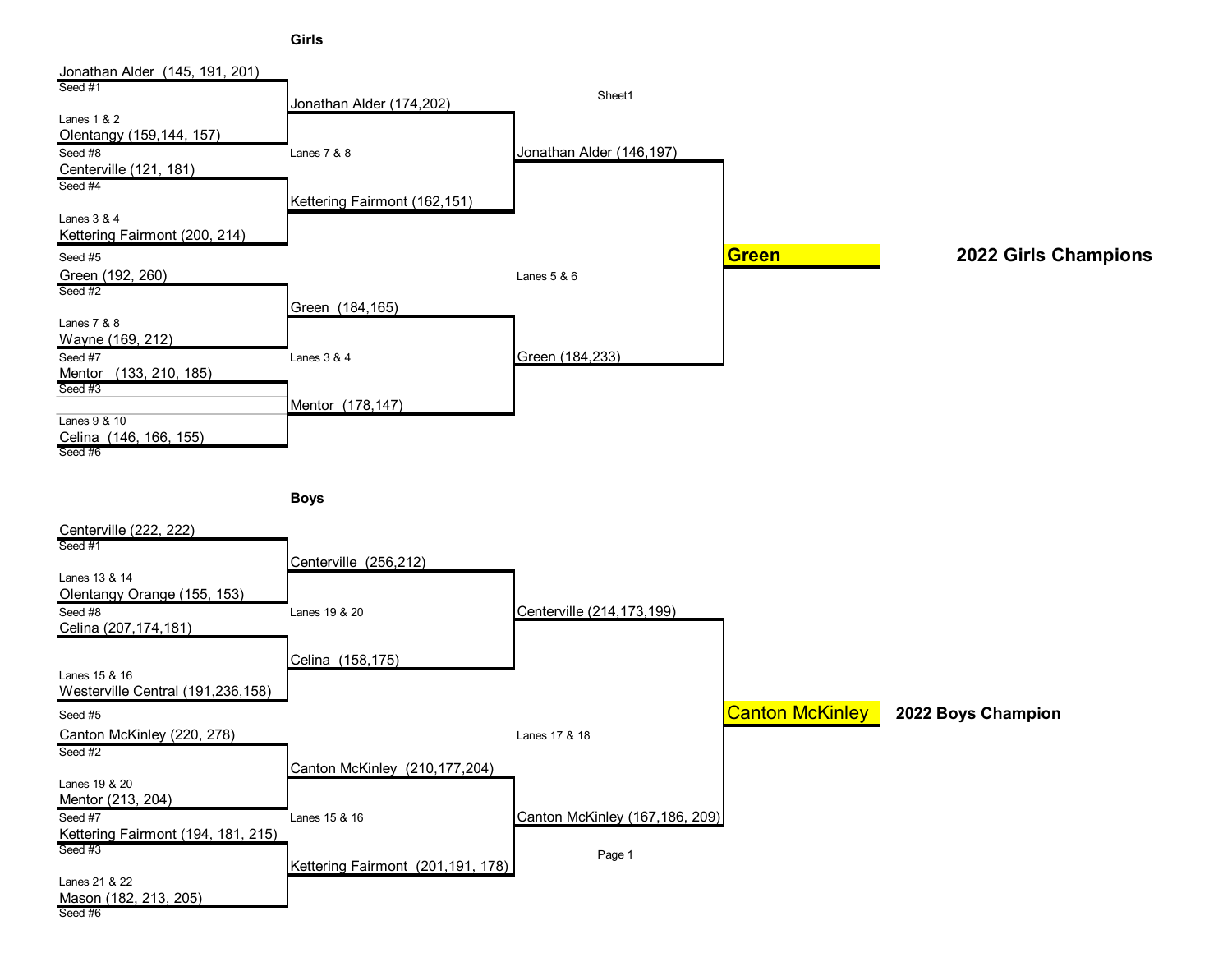| Boys Team                |     | 2   | 3   | 4   | 5   | 6   | $\overline{7}$ | 8   | 9   | 10  | 11  | 12  | 13  | 14  | 15  | 16  | Total | Check In | avg.  |
|--------------------------|-----|-----|-----|-----|-----|-----|----------------|-----|-----|-----|-----|-----|-----|-----|-----|-----|-------|----------|-------|
|                          |     |     |     |     |     |     |                |     |     |     |     |     |     |     |     |     |       |          |       |
| Centerville              | 279 | 278 | 224 | 210 | 190 | 215 | 211            | 174 | 222 | 221 | 234 | 201 | 205 | 256 | 257 | 215 | 3592  | Yes      | 224.5 |
| 2 Canton McKinley        | 225 | 266 | 183 | 258 | 247 | 237 | 247            | 231 | 207 | 187 | 226 | 158 | 193 | 223 | 290 | 186 | 3564  | Yes      | 222.8 |
| 3 Kettering Fairmont     | 247 | 177 | 226 | 204 | 201 | 248 | 217            | 204 | 211 | 236 | 226 | 234 | 247 | 228 | 212 | 161 | 3479  | Yes      | 217.4 |
| 4 Celina                 | 235 | 176 | 184 | 194 | 216 | 170 | 203            | 213 | 229 | 223 | 213 | 188 | 215 | 187 | 233 | 169 | 3248  | Yes      | 203.0 |
| 5 Westerville Central    | 204 | 158 | 172 | 238 | 199 | 192 | 226            | 209 | 213 | 169 | 212 | 232 | 204 | 215 | 192 | 196 | 3231  | Yes      | 201.9 |
| 6 Mason                  | 191 | 249 | 195 | 175 | 204 | 183 | 164            | 185 | 194 | 189 | 197 | 236 | 234 | 224 | 183 | 225 | 3228  | Yes      | 201.8 |
| 7 Mentor                 | 237 | 214 | 258 | 186 | 149 | 180 | 203            | 186 | 190 | 170 | 206 | 205 | 173 | 258 | 246 | 163 | 3224  | Yes      | 201.5 |
| 8 Olentangy Orange       | 160 | 168 | 225 | 228 | 211 | 186 | 204            | 190 | 206 | 199 | 224 | 222 | 212 | 197 | 201 | 188 | 3221  | Yes      | 201.3 |
| 9 Jonathon Alder         | 226 | 227 | 213 | 215 | 159 | 211 | 162            | 212 | 189 | 199 | 201 | 197 | 186 | 181 | 189 | 226 | 3193  | Yes      | 199.6 |
| 10 Whitehall             | 224 | 204 | 267 | 192 | 149 | 181 | 181            | 189 | 224 | 236 | 197 | 170 | 186 | 209 | 192 | 179 | 3180  | Yes      | 198.8 |
| 11 Hilliard Bradley      | 186 | 230 | 198 | 192 | 215 | 166 | 224            | 152 | 197 | 157 | 197 | 198 | 196 | 185 | 244 | 203 | 3140  | Yes      | 196.3 |
| 12 Norton                | 191 | 138 | 172 | 220 | 213 | 189 | 203            | 202 | 234 | 178 | 188 | 197 | 179 | 172 | 223 | 226 | 3125  | Yes      | 195.3 |
| 13 Olentangy Liberty     | 195 | 204 | 223 | 184 | 166 | 178 | 179            | 157 | 198 | 179 | 214 | 206 | 236 | 208 | 153 | 234 | 3114  | Yes      | 194.6 |
| 14 Teays Valley          | 235 | 186 | 178 | 248 | 207 | 174 | 184            | 158 | 192 | 237 | 161 | 238 | 147 | 179 | 130 | 237 | 3091  | Yes      | 193.2 |
| 15 Wadsworth             | 204 | 193 | 252 | 150 | 177 | 201 | 195            | 258 | 184 | 157 | 166 | 191 | 189 | 226 | 167 | 179 | 3089  | Yes      | 193.1 |
| 16 East Knox             | 162 | 193 | 203 | 264 | 202 | 158 | 168            | 188 | 184 | 218 | 197 | 193 | 177 | 170 | 192 | 166 | 3035  | Yes      | 189.7 |
| 17 Greenon               | 226 | 130 | 182 | 194 | 260 | 176 | 221            | 175 | 169 | 191 | 203 | 141 | 155 | 158 | 226 | 224 | 3031  | Yes      | 189.4 |
| 18 Wynford               | 190 | 220 | 224 | 191 | 204 | 190 | 193            | 226 | 166 | 142 | 192 | 168 | 186 | 159 | 175 | 171 | 2997  | Yes      | 187.3 |
| 19 Wayne                 | 190 | 182 | 168 | 188 | 179 | 180 | 183            | 239 | 180 | 201 | 187 | 227 | 173 | 179 | 178 | 161 | 2995  | Yes      | 187.2 |
| 20 Urbana                | 214 | 187 | 153 | 179 | 213 | 176 | 200            | 174 | 163 | 138 | 157 | 149 | 149 | 199 | 152 | 196 | 2799  | Yes      | 174.9 |
| 21 Zane Trace            | 178 | 160 | 141 | 171 | 159 | 160 | 153            | 144 | 177 | 117 | 156 | 159 | 170 | 178 | 179 | 172 | 2574  | Yes      | 160.9 |
| 22 Hamilton Twp          | 104 | 151 | 149 | 143 | 169 | 159 | 157            | 200 | 169 | 147 | 140 | 132 | 158 | 156 | 220 | 157 | 2511  | Yes      | 156.9 |
| 23 Worthington Christian | 124 | 149 | 119 | 167 | 168 | 169 | 148            | 152 | 120 | 161 | 172 | 170 | 191 | 135 | 169 | 183 | 2497  | Yes      | 156.1 |
| 24 Olentangy             | 120 | 177 | 172 | 147 | 150 | 160 | 141            | 173 | 140 | 132 | 163 | 184 |     |     |     |     | 1859  | Yes      | 116.2 |